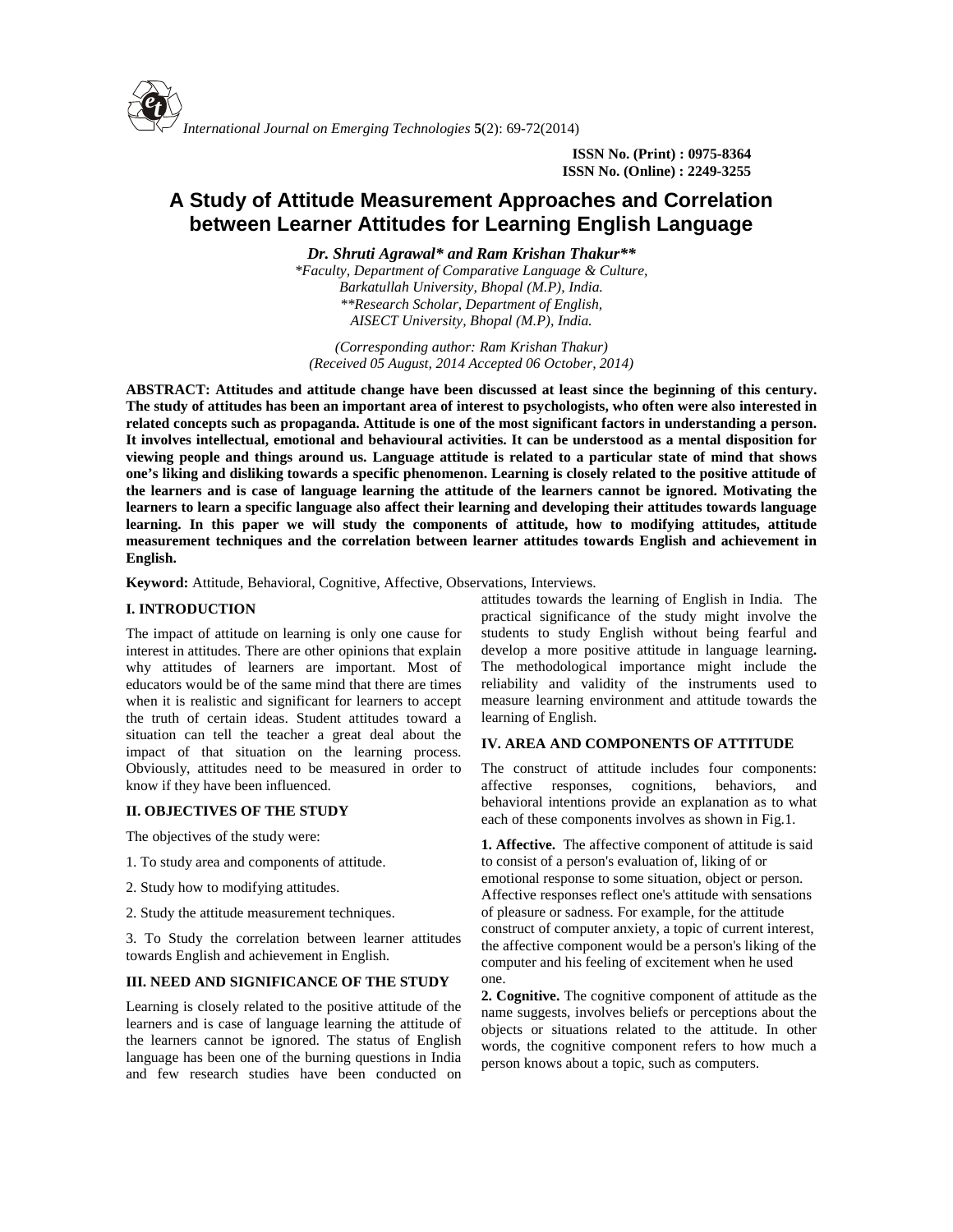

**Fig. 1.** Area and Components of Attitude.

**3. Behavioral.** The behavioral component of an attitude involves the person's overt behavior directed toward a situation, object, or person. For example the behavioral component of computer anxiety would be related to how often a person had used a computer and what kind of experience he had. Persons, who routinely use computers, especially if they choose to use them freely, would be more likely to have positive attitudes toward computers and be less anxious than would others who have fewer experiences with computers.

**4. Behavioral intention.** The behavioral intention component involves the person's plans to perform in a certain way, even if sometimes these plans are never acted upon. An example, once again, is the construct of computer anxiety. Computer anxiety is defined by Maurer and Simonson (1994) as the fear or apprehension felt by an individual when considering the implications of utilizing computer technology or when actually using computer technology.

#### **V. MODIFYING ATTITUDES**

Attitudes are not inherent in an individual but are developed due to an individuals own experiences right from childhood. Just as attitudes are developed through ones own experience they can also be modified by experience. Doughty and Long (2003) explain that the acquisition of a second language depends on a modification of attitudes, knowledge, and behaviour towards the members of the target language group. Arnold (1999) conducted a questionnaire to measure the students" attitudes towards the foreign language after using humanistic activities over a two month period. The questionnaire reveals the following ways of change and improvement:

(i). The students felt that learning a language was not as hard as before.

(ii).They also felt that the foreign language class was more enjoyable and fun than before.

(iii).Besides they liked speaking in the foreign language more.

These findings prove that a teacher can change the student's attitudes for the better if he chooses suitable activities and ways of instruction. Morgan provides the following advice for a teacher who attempts to change the students" attitudes:

(i).The classroom environment should be constantly varied and renewed.

(ii). Students need to struggle with complex and controversial material and reach their own conclusions, rather than be just the passive receivers of information.

(iii). Students should become aware of their own attitudes toward language and culture, and this, in turn, will help them to accept others.

### **VI. ATTITUDE MEASUREMENT TECHNIQUES**

There are many used and accepted approaches for collecting attitude information. These approaches are as shown in Fig. 2.

**(i). Self-reports.** The self-reports include all procedures by which a person is asked to report on his own attitudes. This information can be provided orally through the use of interviews, surveys, polls in written form through questionnaires, rating scales, logs, journals or diaries.

**(ii). Reports of others.** Where others report about the attitudes of a person or group**.** For example, Parents of children can be asked how their children feel about Y, where Y is the attitude construct under investigation.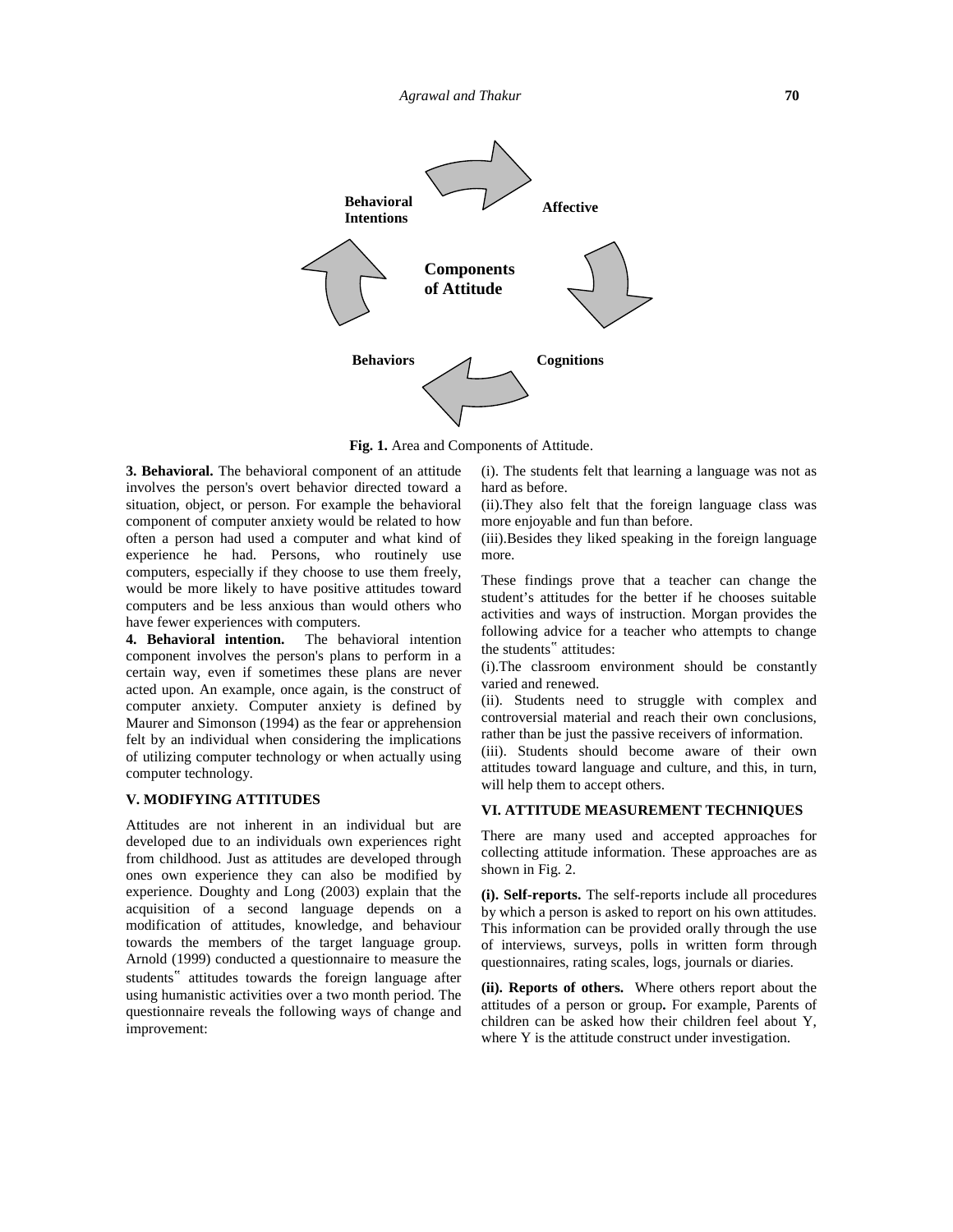#### *Agrawal and Thakur* **71**



**Fig. 2.** Attitude measurement Techniques

**(iii). Socio-metric procedures.** Where members of a group report about their attitudes toward one another. Socio-metrics are used when the researcher desires a picture of the patterns within a group. Members of groups can be asked questions like "Who in your group fits the description of YT" where Y is the attitude position being studied.

**(iv). Records.** Which are systematic accounts of regular occurrences such as attendance reports, sign-in sheets, library checkout records and inventories. Records are

very helpful when they contain information relevant to the attitude area in question. For example when a researcher is trying to determine if a school wide program to develop a higher level of school pride is working, the school's maintenance records might give an index of the program's effectiveness.

Within each of these categories there are strategies for measuring attitude-related behaviors as shown in Fig. 3. Most commonly, attitude measurement is accomplished by one of the following techniques:



**(i). Questionnaires and rating scales.** Questionnaires and rating scales are instruments that present information to a respondent in writing and then require a written response, such as a check, a circle, a word, a sentence, or several sentences.

**(ii). Interviews.** Interviews are face-to-face meetings between two or more people in which the respondent answers questions. For example, word-of-mouth procedures, such as interviews, surveys, and polls, are useful because they can be read to people who cannot read or who may not understand written questions.

**(iii). Written reports.** It includes such as logs, journals and diaries. Logs, journals, and diaries are descriptions of activities, experiences, and feelings written during the course of the program. The main advantage of this approach is that reports provide a wealth of information about a person's experiences and feelings.

**(iv). Observations.** These procedures require that a person dedicate his or her attention to the behaviors of an individual or group in a natural setting for a certain period of time. The main advantage of this approach is its increased credibility when disinterested unbiased observers are used.